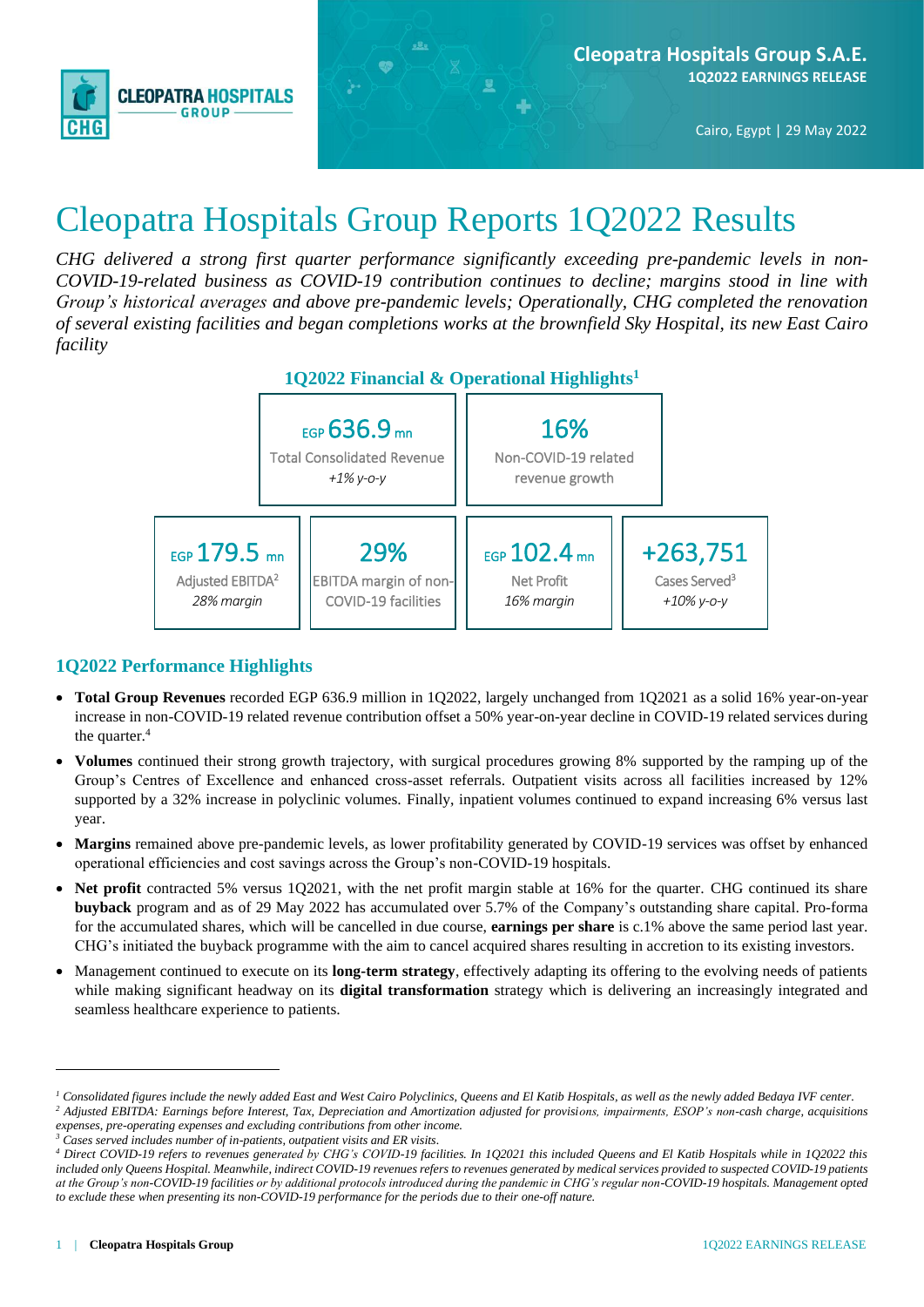

### **Cairo, 29 May 2022**

Cleopatra Hospital Group S.A.E. (CLHO.CA on the Egyptian Exchange), Egypt's leading and largest private hospital group by number of hospital beds and number of operating hospitals, reported today its consolidated results for the quarter ended 31 March 2022.

### **1Q2022 Strategic Updates**

- **Cleopatra (CHC), Cairo Specialised (CSH), and Al Shorouk Hospitals (ASH) all witnessed steady growth in the first quarter of the year supported by expanding volume and increasingly optimized case mix.** Meanwhile, at Nile Badrawi Hospital (NBH), extensive renovations to outpatient clinics and ER department weighed down on volumes during the period. Volumes were also impacted by a strategic change in the hospital's client base and service offering which had previously constituted a large part of its revenue pool. **NBH's performance is expected to normalise in the second half of 2022** as management introduces new services and inaugurates its outpatient department unlocking the hospital's full revenue generating potential.
- **El Katib Hospital,** which until recently operated as a COVID-19-dedicated facility, reported a significant year-on-year fall in revenues during the quarter as the facility undergoes its transformation to a regular hospital. During the quarter, the hospital remained in its soft launch phase and its contribution to consolidated results is expected to rise significantly in the second half of the year. **Queens Hospital,** the Group's other COVID-19-dedicated facility, witnessed a 38% year-on-year decline in revenues as the pandemic subsided. This has prompted management to initiate the facility's post-COVID-19 strategy, with the hospital currently closed as it prepares to launch its new operational model and service offering. Queens Hospital is expected to begin operating as a regular hospital in 4Q2022.
- **CHG's polyclinics** maintained their strong performance in 1Q2022. Revenues grew 16% year-on-year in 1Q2022, with margins expanding solidly at both the gross profit and EBITDA level. Moreover, the facilities turned net positive for the first time since their initial launch in 2019.
- **Bedaya**, the Group's IVF brand, witnessed solid year-on-year top-line growth of 58% supported by a steady increase in patient volumes. Revenue growth also supported a further improvement in the facility's profitability during the three-month period.
- Despite the rising inflation and supply chain disruptions, CHG's proactive efforts to secure competitive rates and build up ample stock of key supplies are expected to **protect the Group's margins** throughout 2022**.**
- During the quarter, the Group carried out **renovations** across several facilities. At CSH, the Group completed the renovation of the facility's outpatient department and entrance, an important step in its efforts to position the hospital as the go-to facility for outpatient services in Heliopolis. At CHC, the Group inaugurated a newly renovated inpatient ward. Finally, the ongoing renovations of NBH's outpatient and ER areas are expected to be completed in 2H2022, after which the hospital will roll out an expanded service offering for patients.
- At the Group's new brownfield facility, **Sky Hospital,** the fit-out programme is progressing on schedule and the Group expects to complete by the end of 2023. CHG will operate the new 200-bed facility for a total period of 27 years, extending a full roster of services to employees of the petroleum sector companies as well as to other clients and patients in East Cairo. CHG is currently studying several **opportunities of expansion** in West Cairo as it looks to grow its new bed capacity in currently underserved areas of Greater Cairo.
- CHG's **digitalization** strategy is well underway with Group revamping all its patient-facing tools and applications to enhance patient pathways and deliver seamless integrated care. In particular, during 1Q2022 the Group launched its revamped corporate website. The platform will play a key role in pushing CHG's digital service offering and enhancing the user's experience. This comes as part of a multi-phase digitalisation strategy which in 2021 saw CHG complete the rollout of its HIS/ERP system, Clinisys, across all nine of its facilities.

### **Management Comment**

**Cleopatra Hospitals Group commenced the new year delivering a strong set of financial and operational results, setting the pace for yet another successful year of growth and value creation.** During the quarter, we delivered revenues well in excess of EGP 600 million, significantly exceeding pre-pandemic levels, with strong margins at all levels of profitability. More specifically, **our top-line was supported by solid 16% year-on-year growth at our non-COVID-19 business** which offset an expected decline in revenues generated by our COVID-19 services as the country witnessed a sharp decline in infection rates. Further down the income statement, we recorded **solid margins at all levels of profitability, above our pre-pandemic averages.** This is a particularly noteworthy achievement which comes as a direct result of our proactive cost control and efficiency enhancement strategy. **Having foreseen the continued challenges posed by global supply chains and rising inflation, during the final months of 2021 we actively worked to build up our medical supplies inventory.** This helped us mitigate the impact of rising prices on profitability during the first three months of the new year and ensured we were adequately equipped to serve all our patients during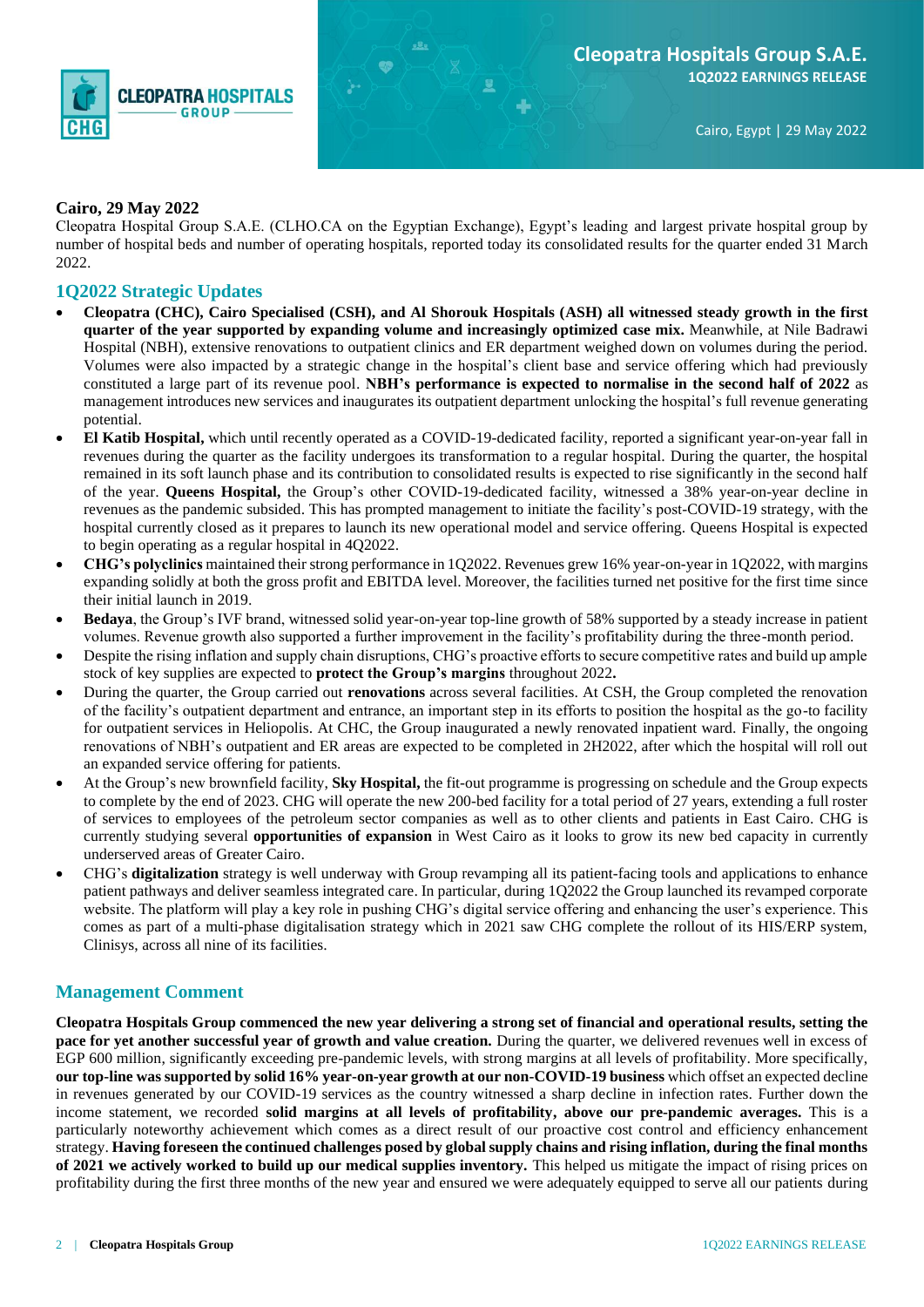

the quarter. While we have seen these challenges continue into the second quarter of the year, **we are confident that our proven ability to navigate them coupled with our proactive mitigation strategy will continue to provide robust safeguards.**

**In parallel, we continued taking important strides in solidifying key aspects of the business.** Highlights from this quarter include the launch of our revamped corporate website, the completion of several renovation works at Cairo Specialised and Cleopatra Hospitals, and the successful soft launch of El Katib's new service offering in line with the facility's post-COVID-19 strategy. Meanwhile, we are continuing to leverage our new HIS/ERP system to further optimize our operations and are making good progress with the scheduled renovations of Nile Badrawi Hospital, which we expect to conclude in the second half of this year. Finally, I am particularly happy to note that the takeover of operations at our new brownfield facility, **Sky Hospital,** have now been completed and the fit-out phase is progressing according to plan. We expect to conclude it by year-end 2023 after which we will inaugurate the facility and operate it for a period of 25 years.

As we near the half-way mark of what has thus far been a turbulent year characterised by several challenges both globally and here at home, our strategy and priorities remain unchanged. On the organic front, we will look to continue **driving broad-based growth across all facilities,** leveraging the increasing integration of our network and our strengthened digital capabilities to create new cross-selling opportunities, drive cost savings and efficiencies, and ultimately enhance our patients' experience. At the same time, **we remain committed to expanding our network.** On this front, we are actively exploring growth opportunities in West Cairo to expand our capacity and footprint further. We are particularly interested in identifying opportunities where we can employ similar contractual arrangements to those used in the Sky Hospital deal which enable us to expand our operations in an asset-light manner. **Overall, I am very pleased with our first quarter performance, and I look forward to building on it to continue creating additional value for patients, stakeholders, and the wider Egyptian healthcare industry.**

**Ahmed Ezzeldin Group CEO**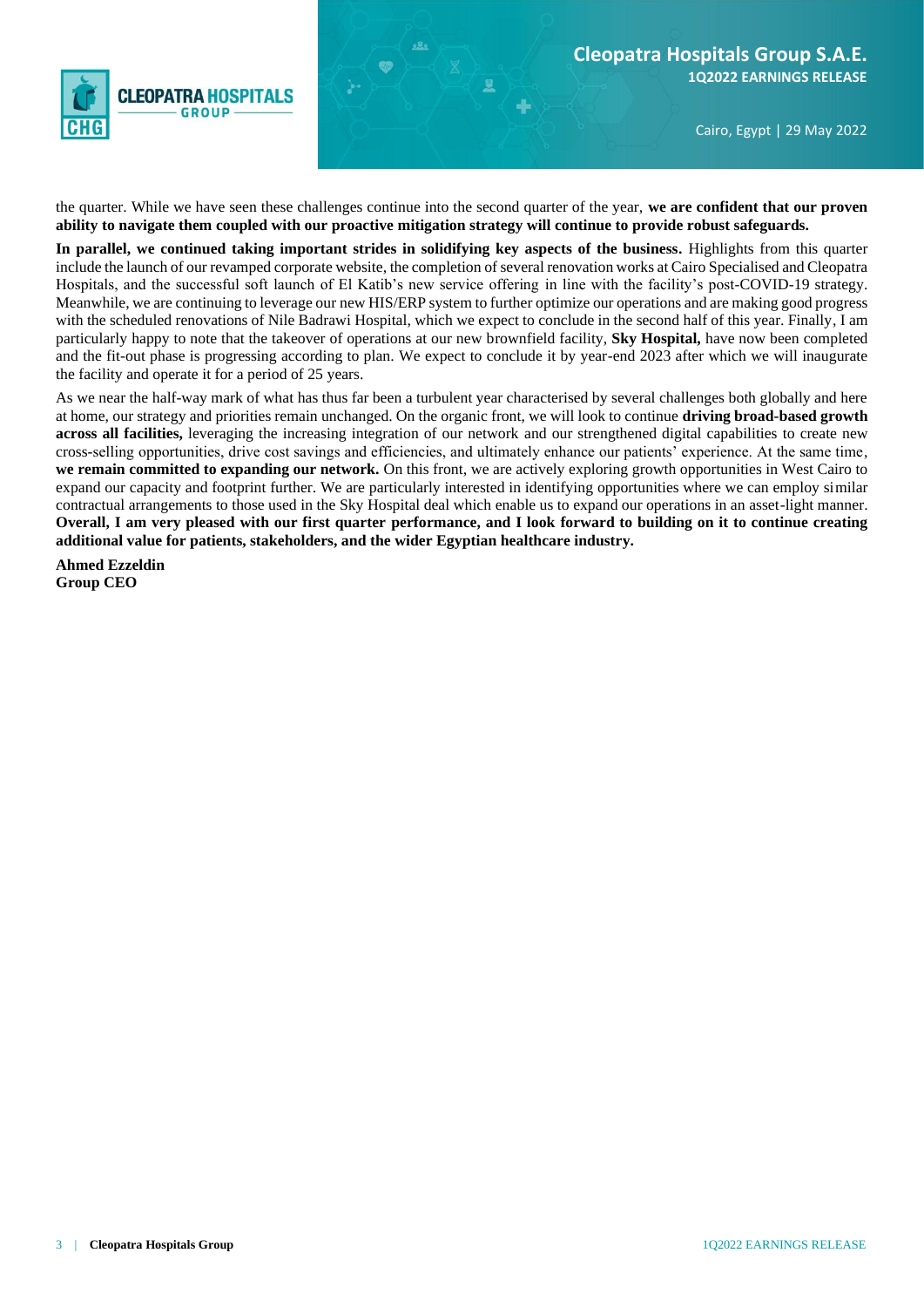



199,909<br>178,521<br>178,521 1Q21 1Q22 Number of Paid **Consultations** (Rev/visit) EGP 350 EGP 349





## **Operational and Strategy Review**

During 1Q2022, CHG continued building on the multi-pronged growth and development strategy that was undertaken in 2021 and which helped the Group enhance the quality of its offering while simultaneously place further emphasis on building a more efficient and digitallydriven organization. On the digitalisation front, the Group overhauled its website making it more user friendly and expanding the services offered to its patients. Additionally, it continued to leverage the vast pool of data collected through the newly rolled out HIS/ERP system, Clinisys, to enable management to better assess the Group's performance and identify areas of strength and areas where further improvements are necessary. In parallel, CHG continues to press forward with its Group-wide renovation efforts, completing work on Cleopatra and Cairo Specialized Hospitals and progressing on the renovations of Nile Badrawi Hospital's ER and outpatient departments.CHG also continued to capitalise on the recently revamped centres of excellence (CoE) to attract a growing number of surgical procedures to its hospitals. Finally, CHG also pushed forward with its post-COVID-19 strategy at El Katib Hospital, kickstarting the facility's soft launch phase. Meanwhile, Queens Hospital continued operating as CHG's sole COVID-19 during 1Q2022. In light of the substantial declines in COVID-19 infections since the start of 2022, the facility has now been closed until 2023. Once reopened, with the facility will house a new surgical centre of excellence as well as multiple other services complementary to CHG's current roster.

### **Revenue Stream Diversification**

### **Polyclinics and Pharmacy (CHG for Medical Services & CHG Pharma)**

CHG's East and West Cairo polyclinics maintained their solid performance with revenues growing by 16% year-on-year to EGP 20.6 million in 1Q2022. Solid top-line growth across both facilities filtered through to the facility's bottom-line, with the polyclinics reporting a net profit for the first time since their launch back in 2019. The steady improvements in revenues continued to be supported by expanding volumes, with the number of cases served increasing by an impressive 32% versus 1Q2021. In particular, CHG's West Cairo polyclinic witnessed an impressive ramp up throughout 2021 and the first quarter of 2022. The polyclinics' ability to continue attracting a growing number of patients stems from their unique service offering which is becoming increasingly attractive to patients in the facilities' respective catchment areas. On a quarter-on-quarter basis, revenue expanded 4% versus the final three months of last year, with margins improving across the board. The polyclinics' consistent quarter-on-quarter improvements continue to highlight their strong growth potential, which will see them play an increasingly important role in driving sustainable growth in the years to come. The outpatient clinics are continuing to generate referral volumes at the Group's other facilities, fulfilling their main strategic purpose.

CHG's polyclinic pharmacy business (CHG Pharma), which complements its polyclinics and IVF offering and enables the Group to serve its patients across the entire treatment cycle, witnessed revenue growth of 38% year-on-year to EGP 11.1 million in 1Q2022. Heading forward in 2022, growth is expected to accelerate supported by the new Clinisys platform which is allowing CHG to consolidate patient records under one system allowing it to better track patients' full treatment cycles and cross-sell pharmacy services to them.

Finally, CHG's outpatient pharmacy services, which comprises of all outpatient pharmacies located across the entire CHG network, reported year-on-year top-line growth of 36% in 1Q2022. This saw the segment's contribution the consolidated revenue rise by one percentage point year-on-year to 5% for the quarter. It is worth highlighting that CHG's polyclinics and pharmaceutical services recorded a combined revenue figure of EGP 54 million growing 27% versus the first quarter of last year. The continued growth reported by the two segments is in line with CHG's vision of creating a 360 degree platform capable of generating solid growth across its diagnostics, pharmacy, and polyclinics business to complement its conventional hospitals offerings.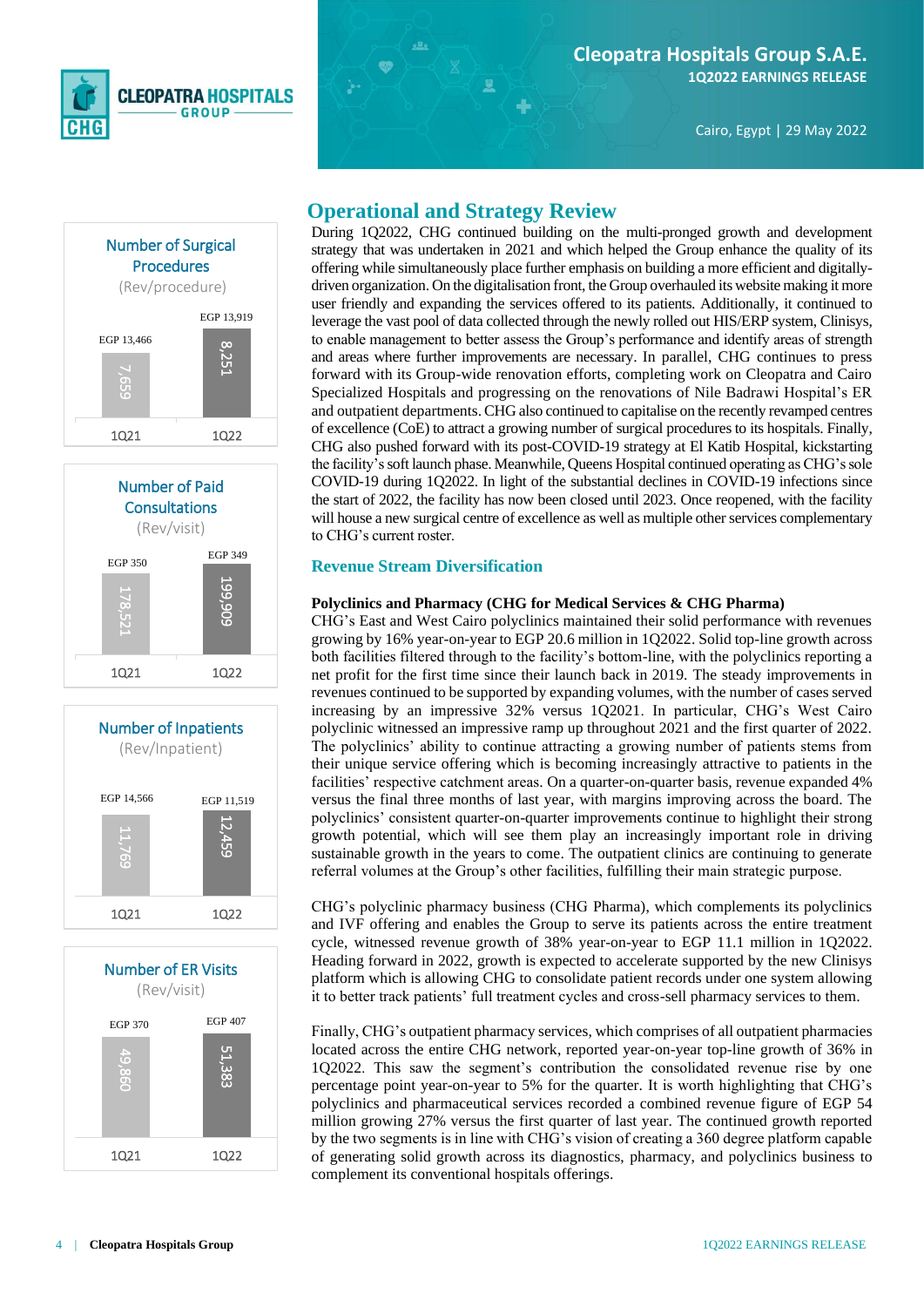



*Historical figures have been adjusted to account for standardization of KPI reporting across all facilities as the introduction of a unified ERP system across the group facilities throughout 2020 and 2021.* 

*All KPI figures refer to the consolidation all six of CHG hospitals as well as the Group's East and West Cairo Polyclinics) and excludes Bedaya while taking into account elimination entries* 

Cairo, Egypt | 29 May 2022



#### **Diagnostics Services (Laboratory and Radiology)**

The Group's laboratory reported revenues in line with last year's first quarter figure while at the radiology segment revenues contracted 9% year-on-year. The subdued performances came on the back of lower COVID-19-related volumes. In fact, excluding both direct and indirect COVID-19-related volumes, internal estimates show that revenues would have expanded by around 30% and 15%, respectively. The strong underlying growth reported by both segments is directly attributable to CHG's investments over the past several years as part of management's revenue diversification and one-stop-shop strategies.

#### **Bedaya for Medical Services**

Bedaya continued to report strong growth throughout 1Q2022 supported by the successful integration of the facility in the Group's network enabling the venture to make full use of the Group's resources. More specifically, Bedaya's revenues expanded by 58% year-onyear to reach EGP 15.5 million in 1Q2022. This came on the back of a significant increase in volumes of IVF cycles, lab tests, and radiology services resulting from the post-COVID-19 rebound. Higher revenues also drove improvements in Bedaya's profitability, with gross profit margin rising by six percentage points to 42% in 1Q2022 and EBITDA margin reaching 21%.

The impressive performance of Bedaya highlights CHG's proven track record of seamlessly integrating new facilities in the Group's operating frameworks thus ensuring strong and rapid value generation. At Bedaya, the successful conclusion of the integration process has already driven major efficiency improvements across all aspects of its operations.

#### **Digitalisation**

#### **Website Revamp**

As part of the move towards digitalisation, CHG have completely revamped its website. Patients can now seamlessly access reservations and view their medical files and history utilising the revamped platform. This comes as part of a wider strategy to revamp the Group's client facing digital tools such as its chatbots and app, as well as its call centre offering. This move has allowed the Group to maintain their competitive edge over the rest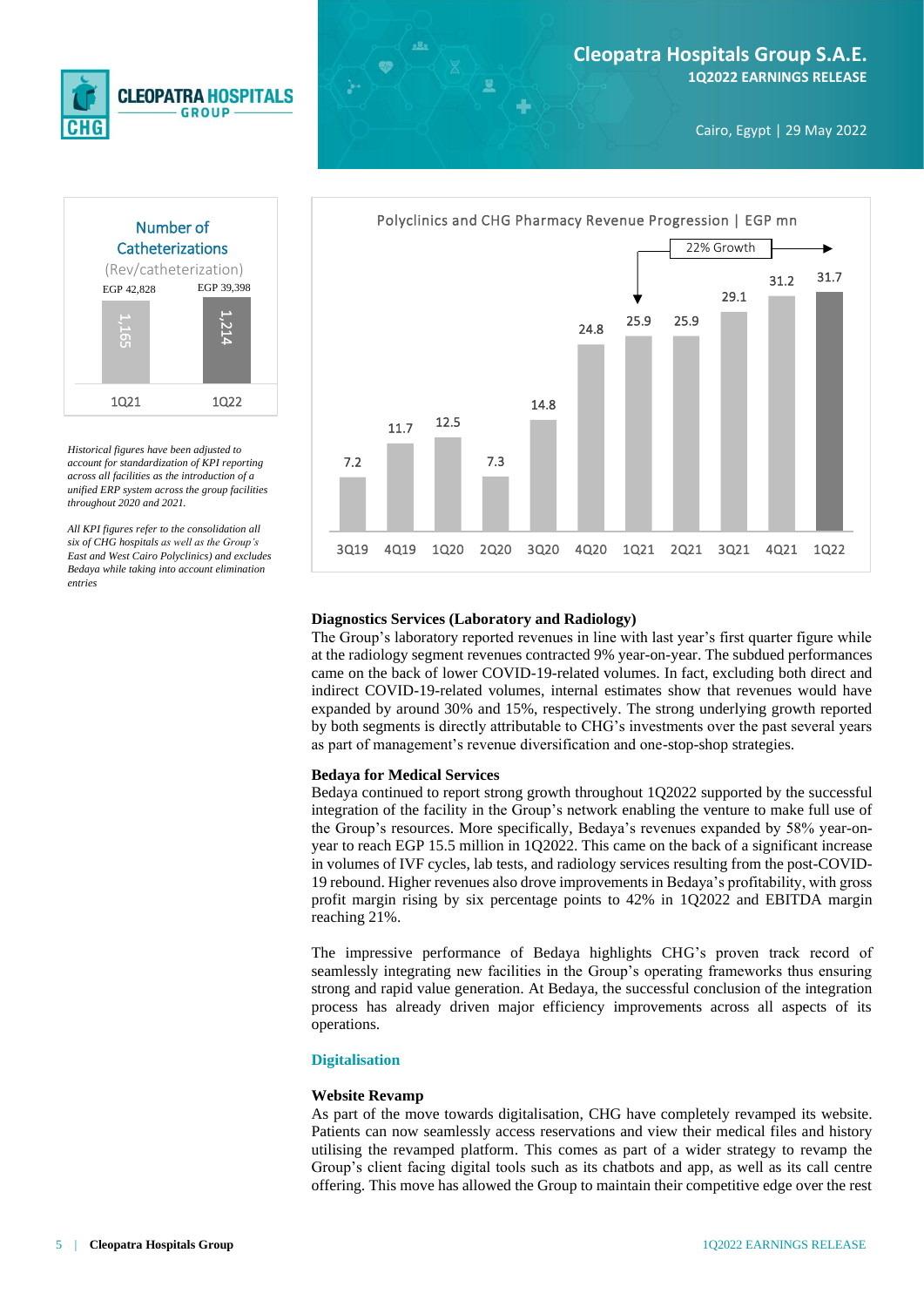

of the market as it has made accessing its services more convenient for existing and new patients.



#### **Clinisys**

After successfully completing the rollout of its Groups-wide HIS/ERP system "Clinisys" across all its facilities last year and recording substantial efficiency and care quality improvements across all its facilities, the Group is now undertaking phase two of the project focused on data analytics. Efforts on this front are already generating results, with medical management now able to track patients progress throughout the CHG's universe from start to finish. This is not only enabling the Group to assess its operations' performance better but is expected drive further value through the enhancement of CHG's cross-selling capabilities in line with its longer-term growth strategy.

#### **Other Digitalization Initiatives**

Over the past year, CHG has taken significant strides in its digitalization efforts. Medical records have become fully integrated between facilities via Clinisys. The Group also established a dedicated function devoted solely to oversee the implementation of the digitalization strategy. In parallel, CHG has been constantly enhancing its digital offering and dedicated app to drive additional improvements in patient satisfaction and outcomes.

**Optimisation and Expansion of Capacity (Facilities Updates)**

#### **Queens Hospital**

Throughout the first quarter of 2022, Queens Hospital continued to operate as the Group's sole COVID-19-dedicated facility. Throughout the three-month period, the hospital delivered EGP 30.2 mn in revenues in line with the budgeted figure. It was however down 38% year-on-year and 22% quarter-on-quarter, owing to a widespread decline in infection rates across the country. Lower revenues also weighed on profitability, with gross and EBITDA margins down significantly on both a year-on-year and quarter-on-quarter basis. It is worth noting that the impact of lower profitability at Queens Hospital on consolidated profitability was outweighed by efficiency improvements across several other, more established facilities in the Group's network. In light of the significant decline in volumes and revenues at the hospital, management has opted to kickstart the facility's post-COVID-19 strategy, with the facility currently shut down to undergo the necessary repurposing works. The facility is scheduled to reopen in early 2023 operating as a regular facility.

#### **El Katib Hospital**

In line with management's post-COVID-19 strategy for El Katib Hospital, during 1Q2022 the facility soft launched its new service offering, recording revenues of just EGP 6.2 million. Although results in the second quarter are expected to be significantly weighed down by the typical slowdown associated with Ramadan and Eid, management is confident that the facility will begin displaying its full potential in the second half of 2022.

#### **Renovations**

1Q2022 was a renovation-heavy quarter, with several facilities undergoing work and subsequently witnessing challenges in some patient-facing areas. In Cairo Specialized Hospital, the main entrance remained closed throughout the quarter, while outpatient clinics were temporarily relocated to allow for the completion of renovation works. Renovation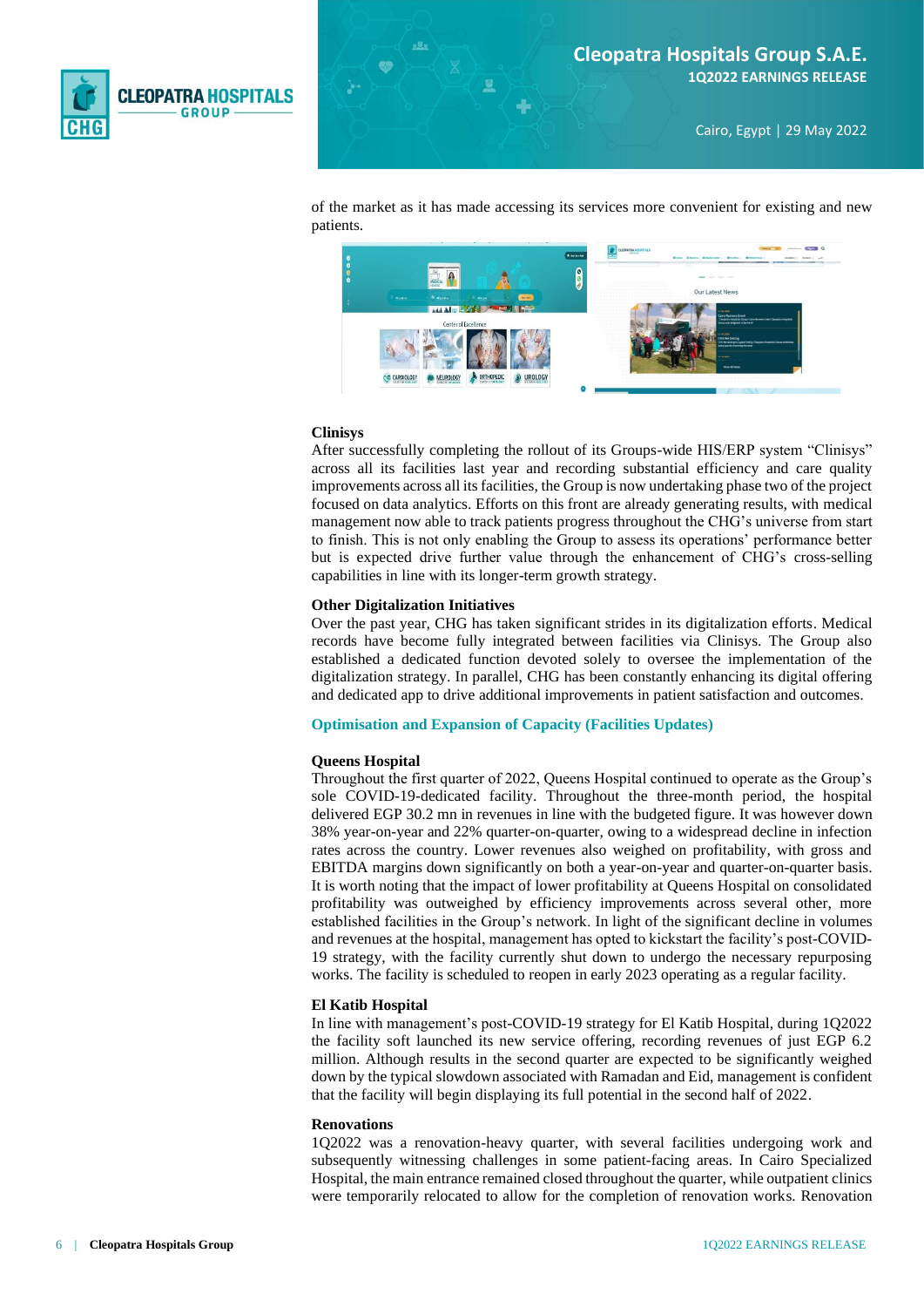

works were completed in early 2Q2022, with the new entrance inaugurated in April. The work carried out over the past months is enabling CHG to position the hospital as the goto facility for outpatient services in its catchment area for both patients and physicians. Cleopatra Hospital also underwent renovation works during the quarter albeit at a lower scope than Cairo Specialized Hospital. Works at Cleopatra Hospital focused on the renovation of several of its inpatient wards. Finally, Nile Badrawi Hospital has been witnessing the most extensive renovations focused on its outpatient and ER departments. During the ongoing renovations, management has temporarily relocated the services. Despite this, the hospital's marketing and sales efforts to promote its OPD offerings has been put on hold until the second half of the year when the Group is expecting to inaugurate the new clinics. Management is confident that once the temporary disruptions subside, the renovations will drive significant long-term improvements in both patient volumes and service quality.



#### **Sky Hospital**

Sky Hospital is a c. 200-bed brownfield hospital is located in East Cairo's Fifth Settlement area. In December last year, CHG finalized an agreement with three state-owned petroleum companies to finish and operate Sky Hospital for a 27-year period. CHG is looking to use Sky Hospital to capture a share of the neighbourhood's growing patients base as well as a bigger commercial share from the petroleum sectors' employees. These represent a significant and stable stream of future revenues for the Group. Sky Hospital's full service offerings will also be available for the Group's other contractual and out-of-pocket patients allowing CHG to take advantage of the growth opportunity offered by the currently underpenetrated neighbourhood. The hospital's site is now fully under CHG's control with contractors already on sight and working to deliver on phase one of the hospital's launch strategy which the Group expects to complete by year-end 2023. It is worth highlighting that the Sky Hospital deal entailed no upfront acquisition costs for the Group, with the three state-owned companies retaining ownership of the building and receiving a share of the facility's revenues. This makes it an attractive, asset light expansionary model for the Group, which it aims to continue to employ in future growth opportunities.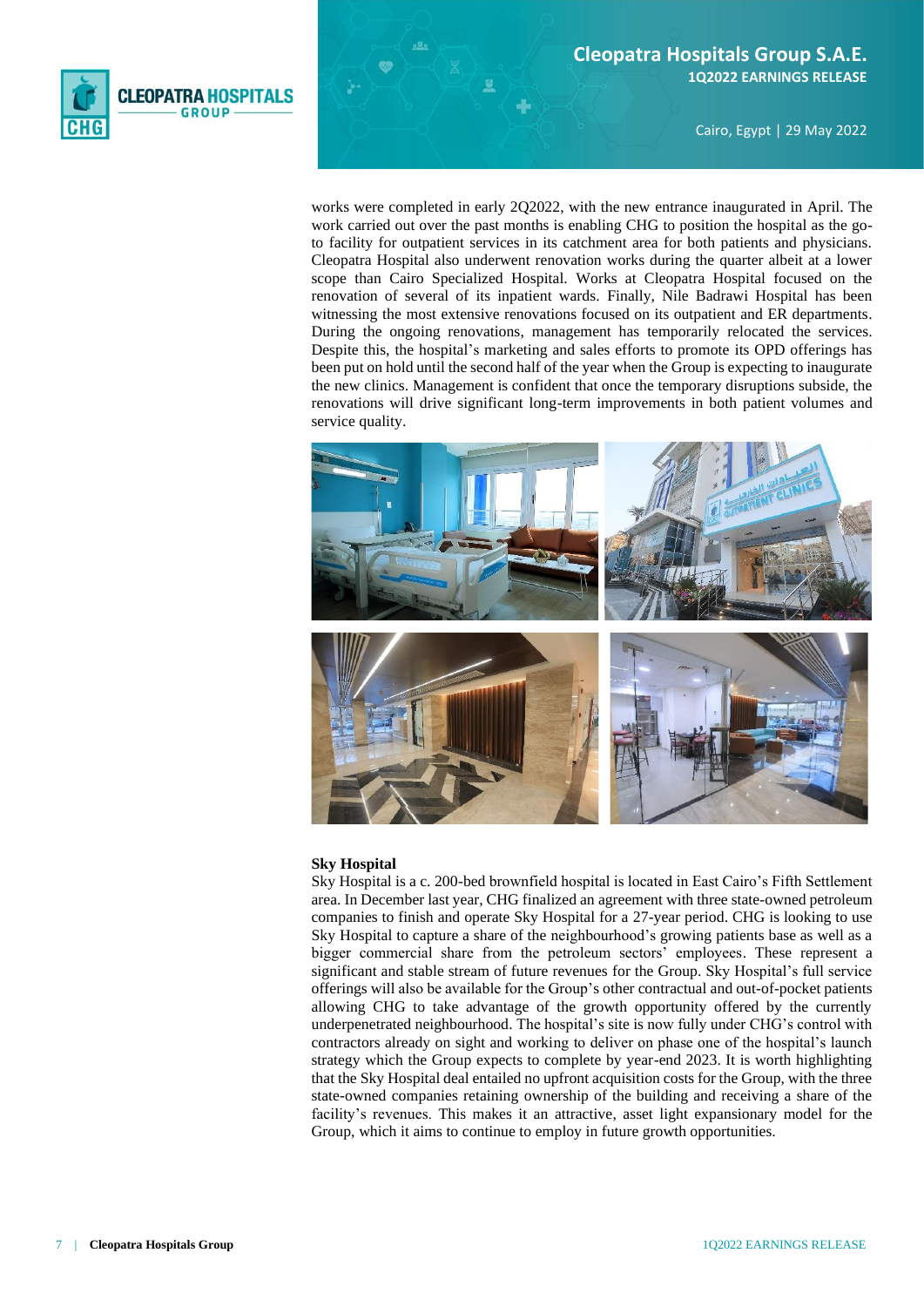

Revenue by Service Type (EGP, mn)

## **Financial Review**

#### **Revenue**

 $\frac{60}{50\%}$  45 30 90  $\lambda^6$ 562 503 483 1Q2020 1Q2021 1Q2022 ■ Non-Covid ■ Direct Covid Indirect Covid

*The breakdown of COVID-19-related revenues between direct and indirect is based on internal calculations carried out by management to better assess the performance of individual services.*



CHG reported revenues of EGP 636.9 million in the first quarter of 2022, marginally above year's figure. The year-on-year expansion comes despite a sharp drop in COVID-19 related revenues and thanks to strong growth across its non-COVID-19 business. Throughout the quarter, revenues were supported by a solid 16% year-on-year increase in non-COVID-19 related revenues, which fully offset the expected decline in direct and indirect COVID-19 business. Starting in 1Q2022, the Group has been able to track patients throughout their full journey and has been able to identify indirect COVID-19 revenues across its non-COVID-19 facilities. This includes both revenues generated by suspected COVID-19 patients at its regular facilities as well as by tests performed as part of the extraordinary protocols introduced during the pandemic (for example,. chest CTs for all surgical patients). Meanwhile, direct COVID-19 revenues continued to include revenues generated by the Group's COVID-19 facilities, which in 1Q2021 included Queens and El Katib Hospitals and in 1Q2022 included only Queens Hospital. During the first quarter, number of cases increased 10% year-on-year, driven by an increase of 13% in outpatient clinics and a 10% increase in revenues from surgeries. Both of these are further evidence of the growth potential offered by CHG's various segments. Moreover, it is worth noting that during 2021, 65% of COVID-19-related revenues were recorded during the first half of the year and hence comparative performance from non-COVID-19 performance should continue to improve throughout 2022.

#### **Quarterly Revenue Progression**

| EGP mn                | 1021  | 2021  | 3021  | 4021  | 1022   |
|-----------------------|-------|-------|-------|-------|--------|
| <b>Total Revenues</b> | 633.2 | 643.6 | 623.8 | 648.7 | 636.9  |
| Y-o-y Growth          | 26%   | 89%   | 16%   | 6%    | $+1\%$ |

#### **Revenue Breakdown by Segment**

On a by service basis, CHG's inpatient services continues to be the largest contributor to the Group's total revenues with a share of 23%. Revenues from CHG's inpatient segment declined 16% year-on-year partially due to lower inpatient revenues generated by COVID-19 patients which on average generated more inpatient revenues per patient. However, the number of inpatients served increased nearly 6% year-on-year as the Group treated more surgical inpatients during the period. It is important to highlight that according to internal management calculations, inpatient revenues expanded by around 15% year-on-year when excluding COVID-19 revenues from both periods. Revenues from the surgery segment grew 10% year-on-year and contributed to 19% of the Group's total revenues in 1Q2022. Growth was widespread as CHG's continue to leverage its increasingly ramped up centres of excellence to attract a growing number of higher-priced procedures to its network. This rise in surgical procedures is also evidence of the shift from COVID-19 specialised services back to conventional medical services. Revenues from CHG's laboratory services remained flat 1Q2022, with the segment making up 12% of total revenues for the threemonth period. As previously highlighted, the decline was largely attributable to lower indirect COVID-19-related revenues across the Group's non-COVID-19 facilities. In fact, excluding the direct and indirect business generated by COVID-19, internal management calculations shows that laboratory revenues across the Group's non-COVID-19 facilities would have expanded by around 30% versus 1Q2021. Outpatient services witnessed revenue growth of 13% year-on-year in 1Q2022, constituting 11% of the Group's total revenues for the quarter. It is worth pointing out that growth in the outpatient segment is in part attributable to rising patient traffic at CHG's polyclinics. Revenues from the radiology segment dropped 9% year-on-year in 1Q2022, with the segment contributing to 7% of consolidated revenues. The decline was partially due to lower indirect COVID-19 revenues generated by the Group's non-COVID-19 facilities. Here it is worth specifying that as part of the Group's COVID-19 safety protocols all patients undergoing surgical procedures were required to undergo chest CTs. This protocol has since been amended, leading to a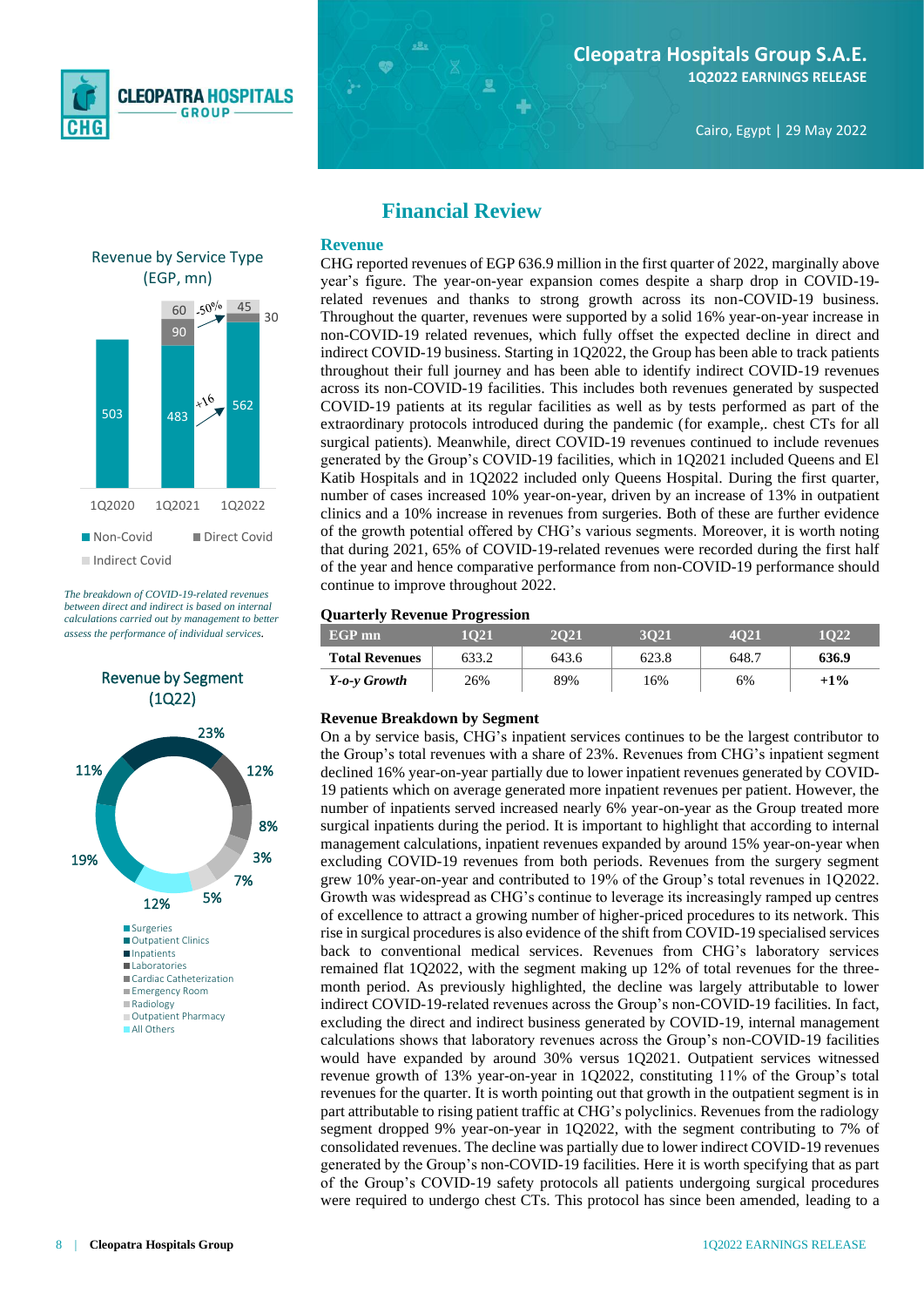





*Cairo Polyclinics (CHG for medical services) in addition to the polyclinic pharmacies segment (CHG Pharma)*



Non-COVID-19 COVID-19

drop of radiology revenues for the period. In fact, excluding indirect COVID-19 revenues from both periods, CHG's radiology department would have grown approximately 15% versus the first quarter of last year.



#### **Revenue by Hospital**

On a per hospital basis, Cleopatra Hospital remained the largest contributor to CHG's consolidated revenues with a 44% contribution including revenues generated by Queens hospital. Looking at the two hospitals' performance in more detail, Cleopatra Hospital recorded a 14% year-on-year increase in revenues (c.20% when excluding indirect COVID-19 revenues as per internal calculations carried out by the Group). On the other hand, a sharp decline in infection rates, saw Queens Hospital's top-line contract 38% yearon-year, with the facility making up just 5% of total revenues for the quarter. Cairo Specialized Hospital saw its revenues expand 6% year-on-year in 1Q2022 (c.10% when excluding indirect COVID-19 revenues as per internal calculations carried out by the Group), with the hospital contributing 18% to the Group's total revenues. Nile Badrawy Hospital's revenues fell by 11% year-on-year during the quarter due to the heavy renovation works being undertaken there which significantly impacted the hospital's capacity during the quarter. Volumes were also impacted by a strategic change in the hospital's client base and service offering which had previously constituted a large part of its revenue pool. NBH's performance is expected to normalise in the second half of 2022 as management introduces new services and inaugurates its outpatient department unlocking the hospital's revenue generating potential. In light of the decline, NBH's revenues made up 14% of CHG's total revenues for the period. Al Shorouk Hospital saw its revenues rise by 14% year-on-year in 1Q2022 and contributed 16% of the Group's total revenues for the quarter. After being transformed from a COVID-19 dedicated facility to a conventional, non-COVID-19 hospital, El Katib Hospital underwent a soft launch phase during 1Q2022 which saw its revenues drop by 85% year-on-year, making up just 1% of CHG's total revenues for the quarter. Together, the Group's East and West polyclinics saw their revenues grow by 16% year-on-year during 1Q2022 and constituted 3% of the Group's consolidated revenues for the period. Finally, CHG's IVF venture, Bedaya, recorded 58% year-on-year revenue growth in 1Q22 and contributed to 2% of CHG's consolidated revenues. Bedaya's results continued to improve supported by the effective integration of the facility within CHG's operating frameworks. As such, management expects its contribution to rise further going forward.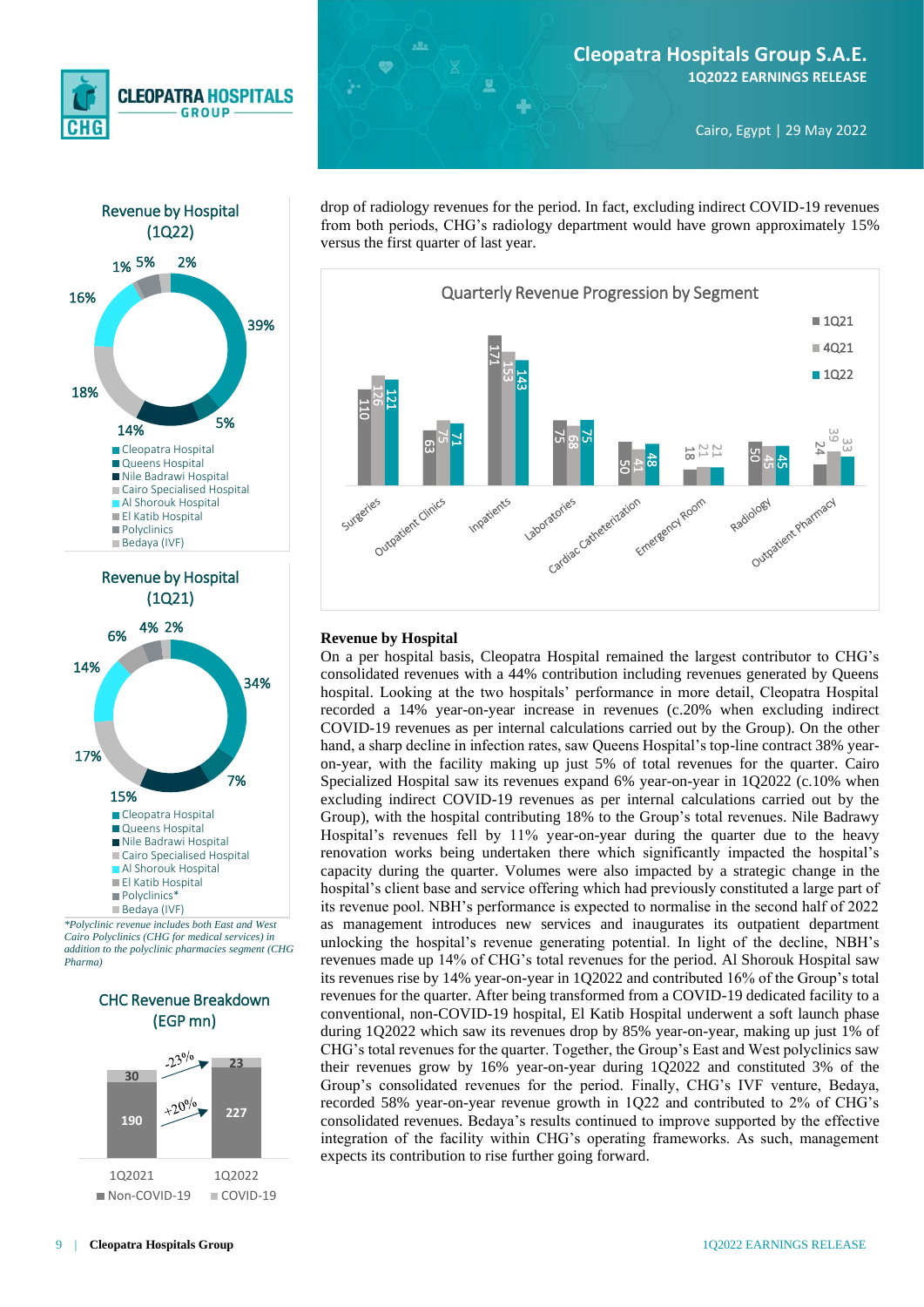





## ASH Revenue Breakdown (EGP mn)





Cairo, Egypt | 29 May 2022



*\*\*Polyclinics revenues include revenues from the Group's East and West Cairo Polyclinics as well as CHG Pharma.*

#### **COGS**

Costs of goods sold for 1Q2022 reached EGP 415.0 million, up 6% year-on-year. COGS also increased as a percentage of total revenues, rising to 65% of total revenues from 62% in 1Q2021. Looking at the subcomponents in more details, the rise in COGS is largely due to a shift away from COVID-19 patients, following a sharp decline in demand, and back towards surgical patients as well as other services offered by the Group. These are typically associated with higher costs of consulting physicians, and higher salaries and wages, with both items growing 10% year-on-year in 1Q2022. As a share of revenues, they stood at 16% and 18%, respectively, both up by around one percentage point versus the previous year. Medical supplies continued to contribute the largest share of the Group's COGS at 29%. However, despite the rising inflation and supply chain disruptions, CHG's proactive efforts to secure competitive rates and build up ample stock of key supplies saw the total cost of medical supplies fall a remarkable 5% year-on-year. This saw cost of medical supplies as a percentage of total revenues decline to 19% this quarter from 20% in 1Q2021.

#### **Gross Profit**

In 1Q2022, CHG recorded gross profit of EGP 222.0 million, an 8% year-on-year drop. Gross profit margin for the quarter stood at 35%, a three-percentage point decline versus last year. Here it is worth noting that management's cost control and optimisation efforts introduced over the past two years played a central role in offsetting the significant drop in the high-margin COVID-19-related business during the period. On a hospital-by-hospital basis, Cleopatra Hospital, which includes Queens Hospital's results, continued being the largest contributor to CHG's gross profits, making up 57% of total gross profit for the quarter, with Cleopatra Hospital alone contributing 50% of CHG's 1Q2022 gross profit and Queens making a 7% contribution. Cleopatra Hospital witnessed a 17% year-on-year increase in gross profit for the quarter, with a gross profit margin of 45% in 1Q2022, well above the Group's average for the quarter. Meanwhile, Cairo Specialised Hospital contributed to 16% of consolidated gross profit for the quarter followed by Al Shorouk Hospital at 14% and Nile Badrawy Hospital at 10%. El Katib Hospital, which operated on a reduced capacity level as it transitions back to a regular service offering, reported a gross loss during the three-month period.

#### **G&A Expenses**

General and administrative (G&A) expenses consist of the company's non-medical staff costs, including those of senior management, commercial expenses, and Group-level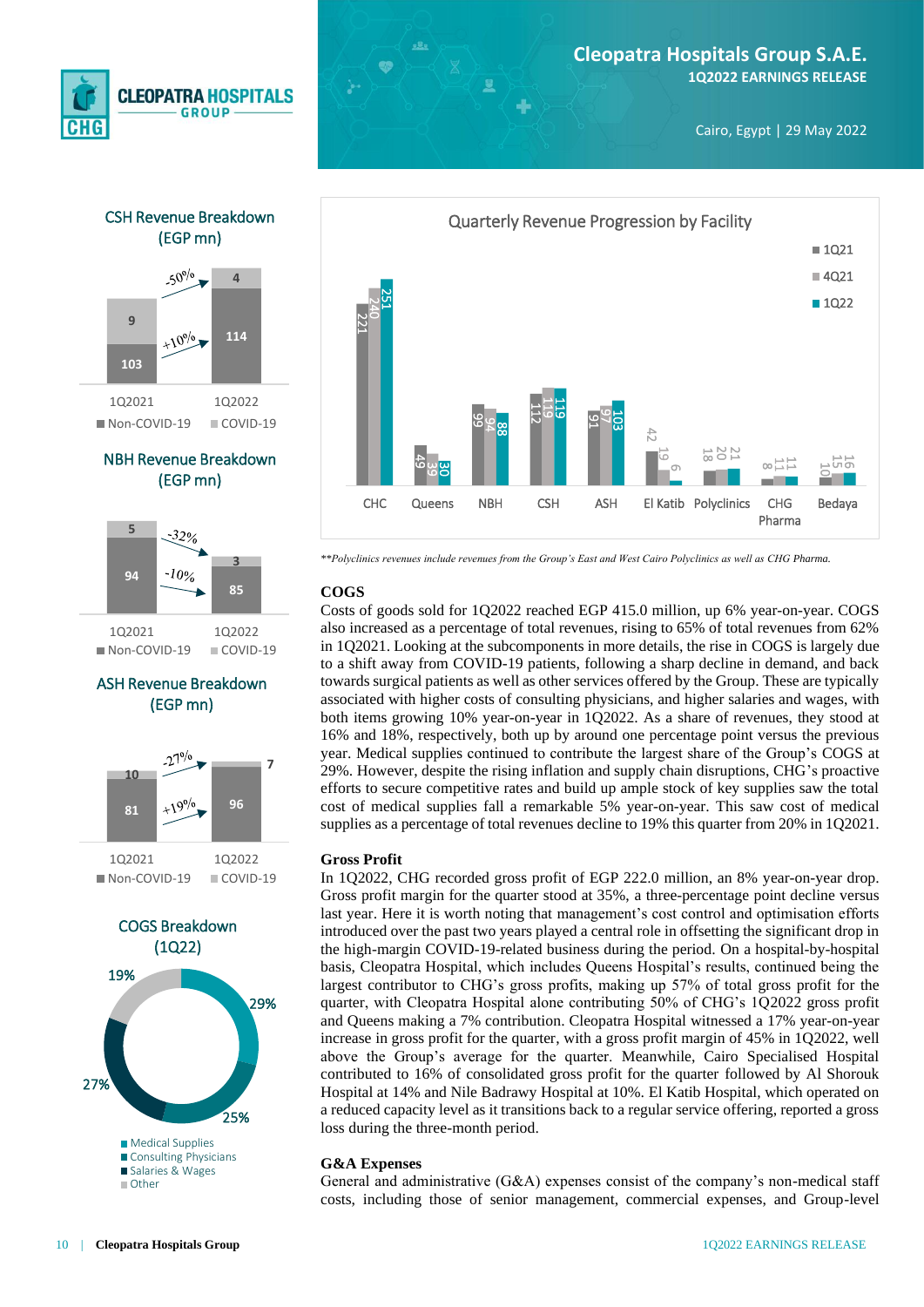



Adjusted EBITDA, Adj. EBITDA margin (EGP mn | %)

1Q21 4Q21 1Q22



Net Profit, NPM (EGP mn | %)



Cairo, Egypt | 29 May 2022

professional consulting fees. In 1Q2022, G&A expenses stood at EGP 102.0 million, up 9% year-on-year.

In 1Q2022, CHG recorded EGP 4.4 million in provisions, representing a 54% year-on-year decline and an impressive 60% quarter-on-quarter decrease. Meanwhile, impairments for the quarter came at EGP 10.1 million, down a solid 15% year-on-year reflecting the effectiveness of CHG's new revenue recycle management framework which was introduced back in 2019 for the purpose of enhancing the Group's revenue management and collection cycle.

#### **EBITDA**

CHG's adjusted EBITDA, which factors out acquisition expenses, impairments, provisions, the ESOP's non-cash charge, pre-operating expenses and contributions from other income, stood at EGP 179.5 million for 1Q2022, down 10% year-on-year on the back of the decline in gross profit. The Group's adjusted EBITDA margin stood at 28%, a fourpercentage point year-on-year contraction. It is important to highlight that the Group's non-COVID-19 facilities reported an adjusted EBITDA growth of around 9% with an associated margin of 29%, continuing to demonstrate the solid profitability of the Group's regular non-COVID-19 business.

#### **Net Profit**

CHG's consolidated net profit for the quarter stood at EGP 102.4 million, a 5% year-onyear decline, with net profit margin standing at 16%, down just one percentage point from 1Q2021. Net profitability for the quarter was supported by managements efficiency enhancement strategy coupled with lower provisions and higher interest income, all of which helped offset the sharp decline in COVID-19-related revenues for the three-month period.

#### **CAPEX**

Total CAPEX outlays for the quarter stood at EGP 55 million. This includes down payments for CAPEX purchases not yet delivered.

–Ends–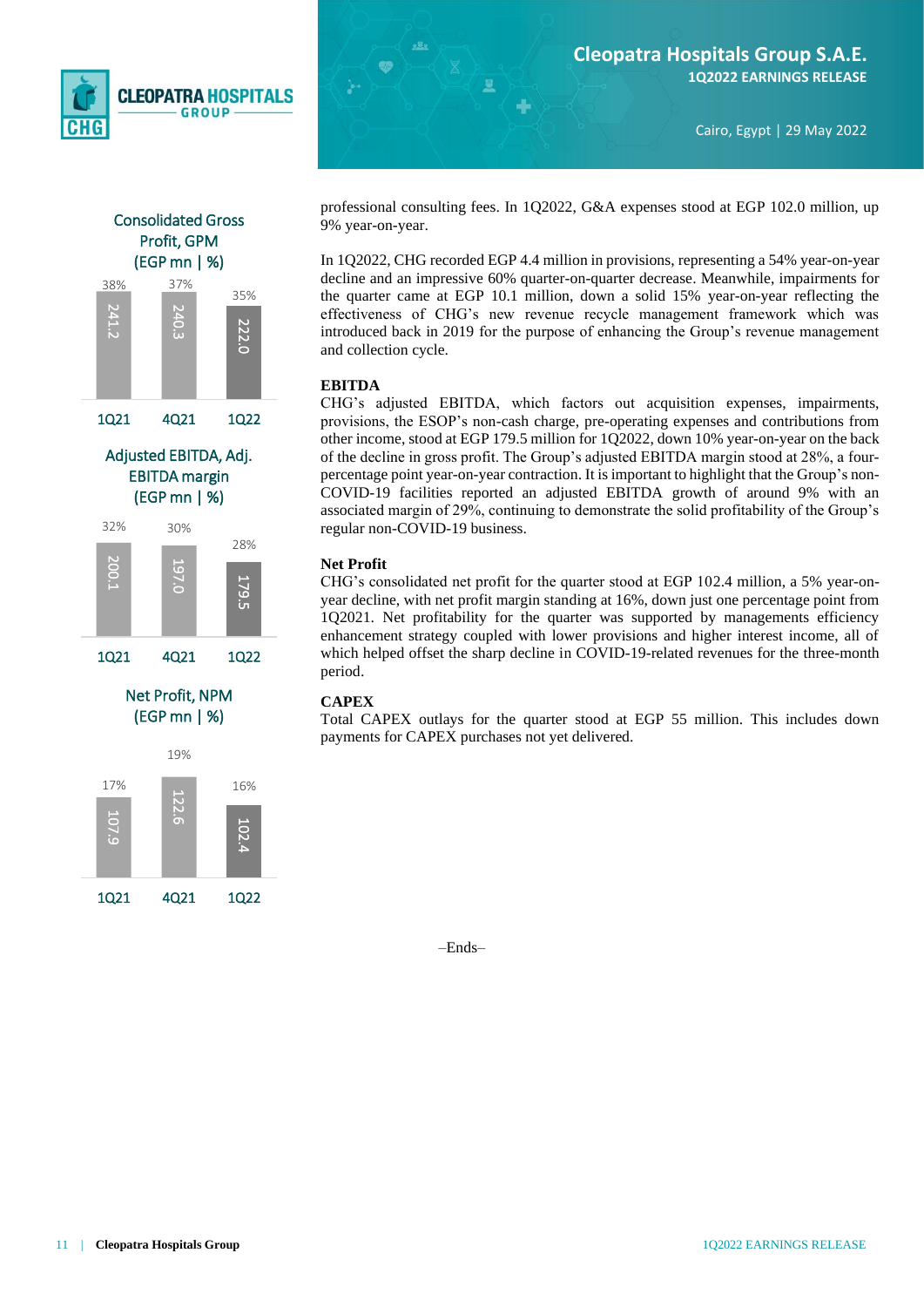

# ABOUT CLEOPATRA HOSPITALS GROUP S.A.E.

The Group is the largest private hospital group in Egypt by number of hospital beds and number of operating hospitals. The company holds majority stakes and operates six leading hospitals in the Greater Cairo Area: Cleopatra Hospital, Cairo Specialized Hospital, Nile Badrawi Hospital, Al Shorouk Hospital, Queens Hospital, and El Katib Hospital offering a full array of general and emergency healthcare services. The Group also operates two polyclinics located in strategic neighbourhoods of East and West Cairo and holds a majority stake in Bedaya for Medical Services, Egypt's leading IVF and Fertility Centre.

# Shareholder Information

EGX: CLHO.CA Listed: June 2016 Shares Outstanding: 1,600 million

# For further information, please contact:

**Cleopatra Hospitals Group S.A.E.**

**Hassan Fikry** Executive Director Strategy & Business Operations [hassan.fikry@cleohc.com](mailto:hassan.fikry@cleohc.com)

**Waleed Hamed**  Corporate Strategy & IR Manager [waleed.hamed@cleohc.com](mailto:waleed.hamed@cleohc.com)

T: +2 (0)2 2241 7471 [investors.cleopatrahospitals.com](file://///server2/Inktank%20Work%20II/1.%20Clients/Cleopatra%20Healthcare/CLEO%20Quarterly%20financial%20reporting/CLEO%20ER%202016%20Q1/investors.cleopatrahospitals.com)

# Forward-Looking Statements

This communication contains certain forward-looking statements. A forward-looking statement is any statement that does not relate to historical facts and events, and can be identified by the use of such words and phrases as "according to estimates", "anticipates", "assumes", "believes", "could", "estimates", "expects", "intends", "is of the opinion", "may", "plans", "potential", "predicts", "projects", "should", "to the knowledge of", "will", "would", or, in each case, their negatives, or other similar expressions that are intended to identify a statement as forward-looking. This applies, in particular, to statements containing information on future financial results, plans, or expectations regarding our business and management, our future growth or profitability and general economic and regulatory conditions and other matters affecting us.

Forward-looking statements reflect our management's ("Management") current views of future events, are based on Management's assumptions, and involve known and unknown risks, uncertainties, and other factors that may cause our actual results, performance, or achievements to be materially different from any future results, performance, or achievements expressed or implied by these forward-looking statements. The occurrence or non-occurrence of an assumption could cause our actual financial condition and results of operations to differ materially from, or fail to meet expectations expressed or implied by, such forward-looking statements. Our business is subject to a number of risks and uncertainties that could also cause a forward-looking statement, estimate, or prediction to become inaccurate. These risks include fluctuations in the prices of raw materials or employee costs required by our operations, its ability to retain the services of certain key employees, its ability to compete successfully, changes in political, social, legal, or economic conditions in Egypt, worldwide economic trends, the impact of war and terrorist activity, inflation, interest rate and exchange rate fluctuations, and Management's ability to timely and accurately identify future risks to our business and manage the risks mentioned above.

Certain figures contained in this document, including financial information, have been subject to rounding adjustments. Accordingly, in certain instances, the sum or percentage change of the numbers contained in this document may not conform exactly to the total figure given.



Care Healthcare Ltd. MCI Healthcare Partners Free float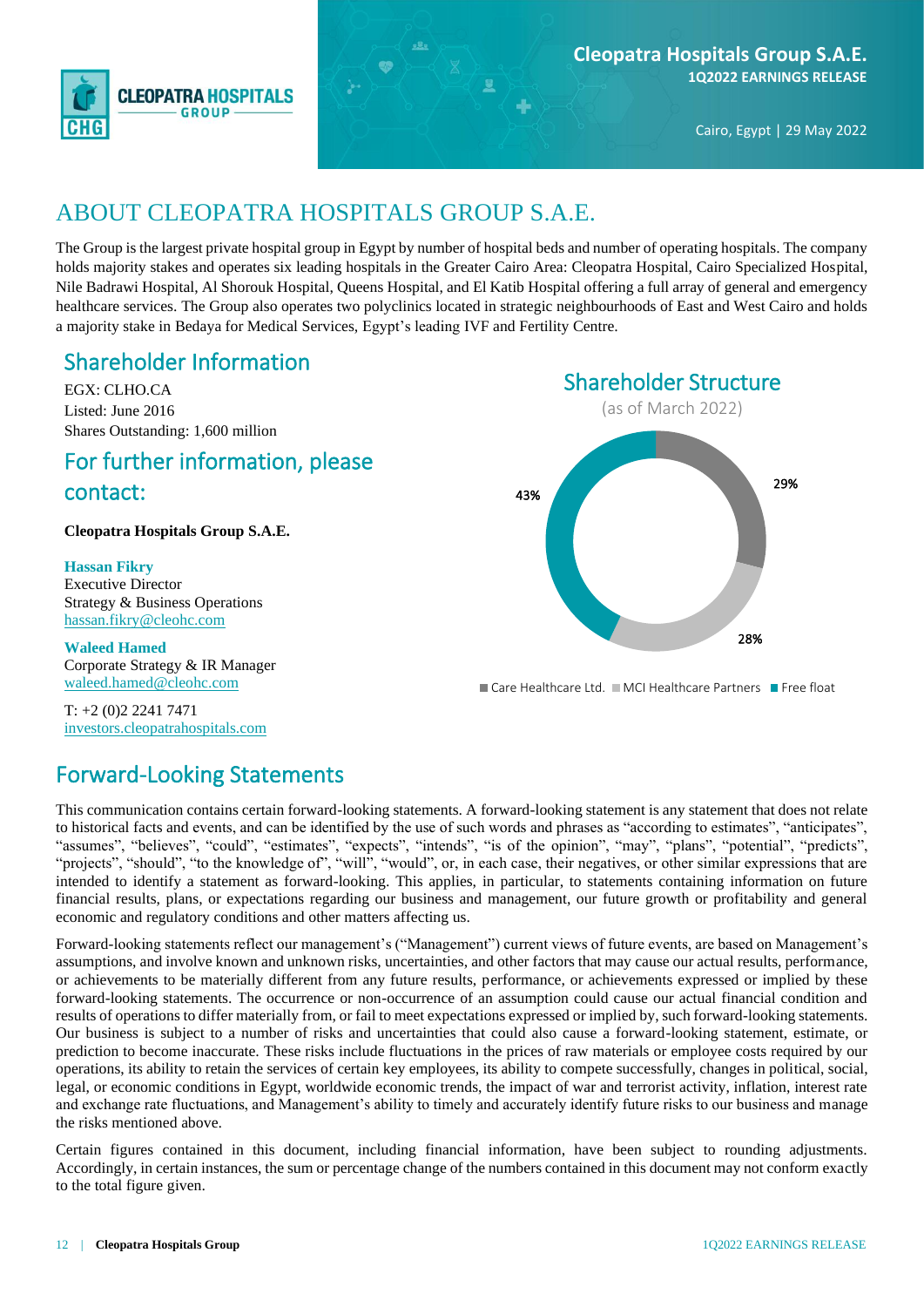

# Consolidated Statement of Income

 $\bullet$ 

| All figures in EGP mn             | 1Q2021  | 1Q2022  | % change |
|-----------------------------------|---------|---------|----------|
|                                   |         |         |          |
| Revenues                          | 633.2   | 636.9   | $1\%$    |
| Cost of sales                     | (392.0) | (415.0) | 6%       |
| <b>Gross profit</b>               | 241.2   | 222.0   | $-8%$    |
| <b>Gross Profit Margin</b>        | 38%     | 35%     |          |
| General & administrative expenses | (93.6)  | (102.1) | 9%       |
| Cost of acquisition activities    | (5.3)   | (0.8)   | $-85%$   |
| Provisions                        | (9.6)   | (4.4)   | $-54%$   |
| Other income                      | 6.2     | 1.9     | $-70%$   |
| Pre-operating income              | 0.0     | 0.0     | N/A      |
| <b>EBIT</b>                       | 138.9   | 116.5   | $-16%$   |
| <b>EBIT</b> Margin                | 22%     | 18%     |          |
| Interest income                   | 12.6    | 20.7    | 64%      |
| Interest expense                  | (6.0)   | (7.3)   | 22%      |
| Profit before tax                 | 145.5   | 129.8   | $-11%$   |
| <b>PBT</b> Margin                 | 23%     | 20%     |          |
| Income tax                        | (37.4)  | (27.3)  | $-27%$   |
| Deferred tax                      | (0.1)   | (0.1)   | $-2%$    |
| Net profit after tax              | 107.9   | 102.4   | $-5%$    |
| Net Profit Margin                 | 17%     | 16%     |          |
|                                   |         |         |          |
| Distributed as follows:           |         |         |          |
| Shareholders of the company       | 101.3   | 96.0    | $-5%$    |
| Minority rights                   | 6.6     | 6.4     | $-3%$    |
| Profit for the period             | 107.9   | 102.4   | $-5%$    |

# Consolidated Statement of Comprehensive Income

| All figures in EGP mn                       | 1Q2021 | <b>1Q2022</b> | % change |
|---------------------------------------------|--------|---------------|----------|
|                                             |        |               |          |
| Net Profit                                  | 107.9  | 102.4         | $-5\%$   |
| Other comprehensive income                  | 0.0    | 0.0           |          |
| Total comprehensive income for the year     | 107.9  | 102.4         | $-5%$    |
|                                             |        |               |          |
| Total comprehensive income attributable to: |        |               |          |
| Owners of the company                       | 101.3  | 96.0          | $-5\%$   |
| Non-controlling interest                    | 6.6    | 6.4           | $-3%$    |
| Total comprehensive income for the year     | 107.9  | 102.4         | $-5%$    |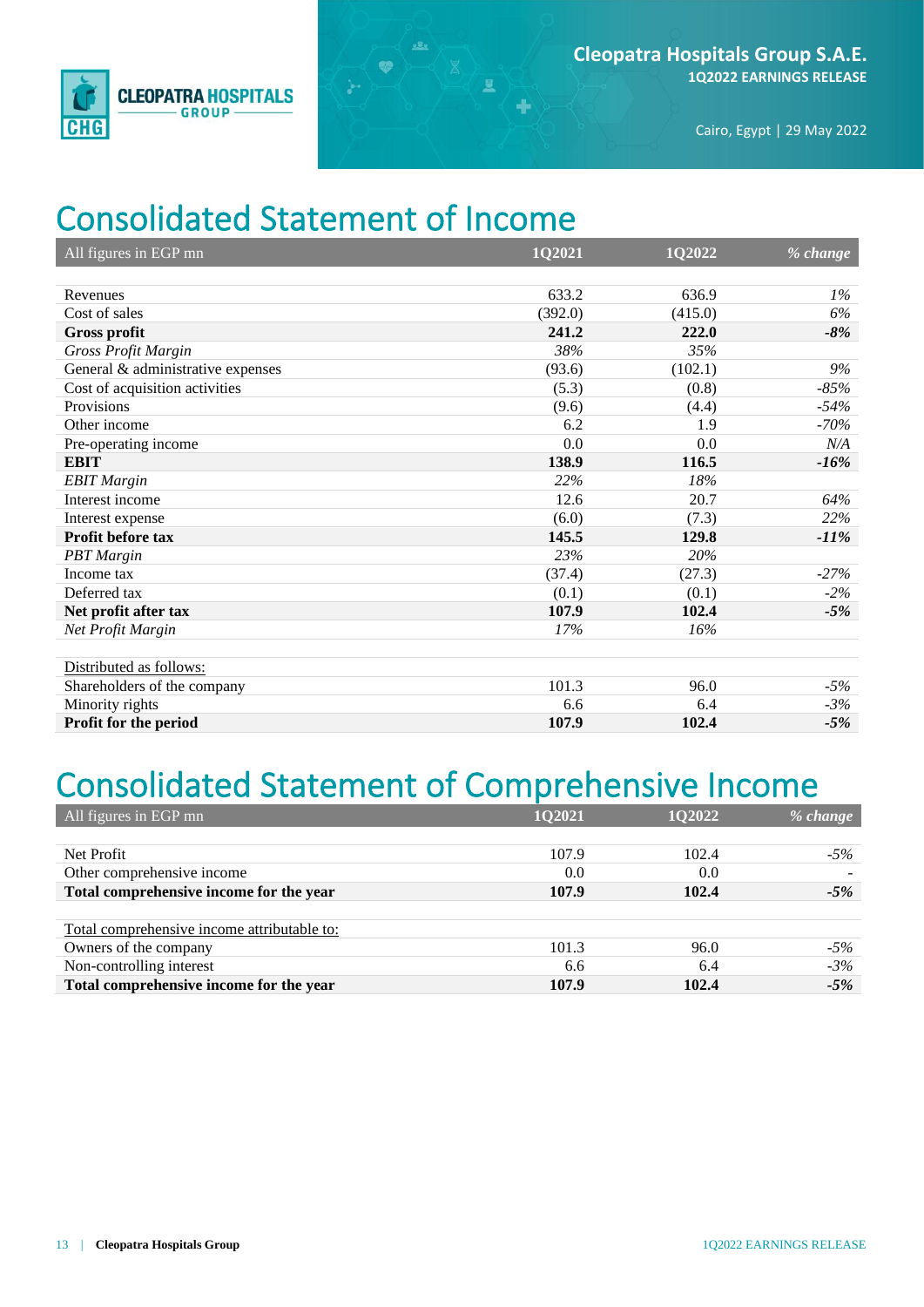

# Consolidated Statement of Financial Position

 $\bullet$ 

显

÷

| All figures in EGP mn                     | <b>31 December 2021</b> | 31 March 2022 |
|-------------------------------------------|-------------------------|---------------|
|                                           |                         |               |
| <b>Non-current assets</b>                 |                         |               |
| Fixed assets                              | 1,351.7                 | 1,374.7       |
| Intangible assets                         | 425.5                   | 425.0         |
| Right of use                              | 174.7                   | 167.6         |
| Payment under investment                  | 5.7                     | 5.7           |
| Investment in associates                  | 2.2                     | 2.2           |
| <b>Total non-current assets</b>           | 1,959.8                 | 1,975.2       |
| <b>Current assets</b>                     |                         |               |
| Inventory                                 | 51.3                    | 57.4          |
| Accounts receivables                      | 383.3                   | 431.3         |
| Other receivables and debit balances      | 191.7                   | 118.3         |
| Due from related parties                  | 0.5                     | 0.8           |
| Treasury bills                            | 677.1                   | 492.3         |
| Cash                                      | 168.9                   | 215.6         |
| <b>Total current assets</b>               | 1,472.8                 | 1,315.8       |
| <b>Total assets</b>                       | 3,432.6                 | 3,290.9       |
|                                           |                         |               |
| <b>Equity</b>                             |                         |               |
| Share capital                             | 800.0                   | 800.0         |
| <b>Treasury Shares</b>                    | (4.2)                   | (234.8)       |
| Reserves                                  | 302.9                   | 302.9         |
| Retained earnings                         | 1,270.0                 | 1,366.0       |
| Long term incentive plan                  | 8.3                     | 12.4          |
| Equity attributable to the parent company | 2,377.1                 | 2,246.5       |
| Non-controlling interest                  | 120.7                   | 127.2         |
| <b>Total equity</b>                       | 2,497.8                 | 2,373.7       |
|                                           |                         |               |
| <b>Non-current liabilities</b>            |                         |               |
| Long-term investments creditors           | 31.8                    | 35.2          |
| Non-current portion of lease liability    | 172.7                   | 168.6         |
| Deferred tax liability                    | 81.8                    | 81.9          |
| <b>Total non-current liabilities</b>      | 286.3                   | 285.8         |
|                                           |                         |               |
| <b>Current liabilities</b>                |                         |               |
| Provisions                                | 21.9                    | 21.2          |
| Creditors and other credit balances       | 461.0                   | 476.2         |
| Due to related parties                    |                         |               |
| <b>Current Portion of Borrowings</b>      | 60.6                    |               |
| Current portion of lease liability        | 38.7                    | 40.6          |
| Current income tax                        | 66.2                    | 93.5          |
| <b>Total current liabilities</b>          | 648.5                   | 631.4         |
| <b>Total liabilities</b>                  | 934.8                   | 917.2         |
| Total liabilities & shareholders' equity  | 3,432.6                 | 3,290.9       |